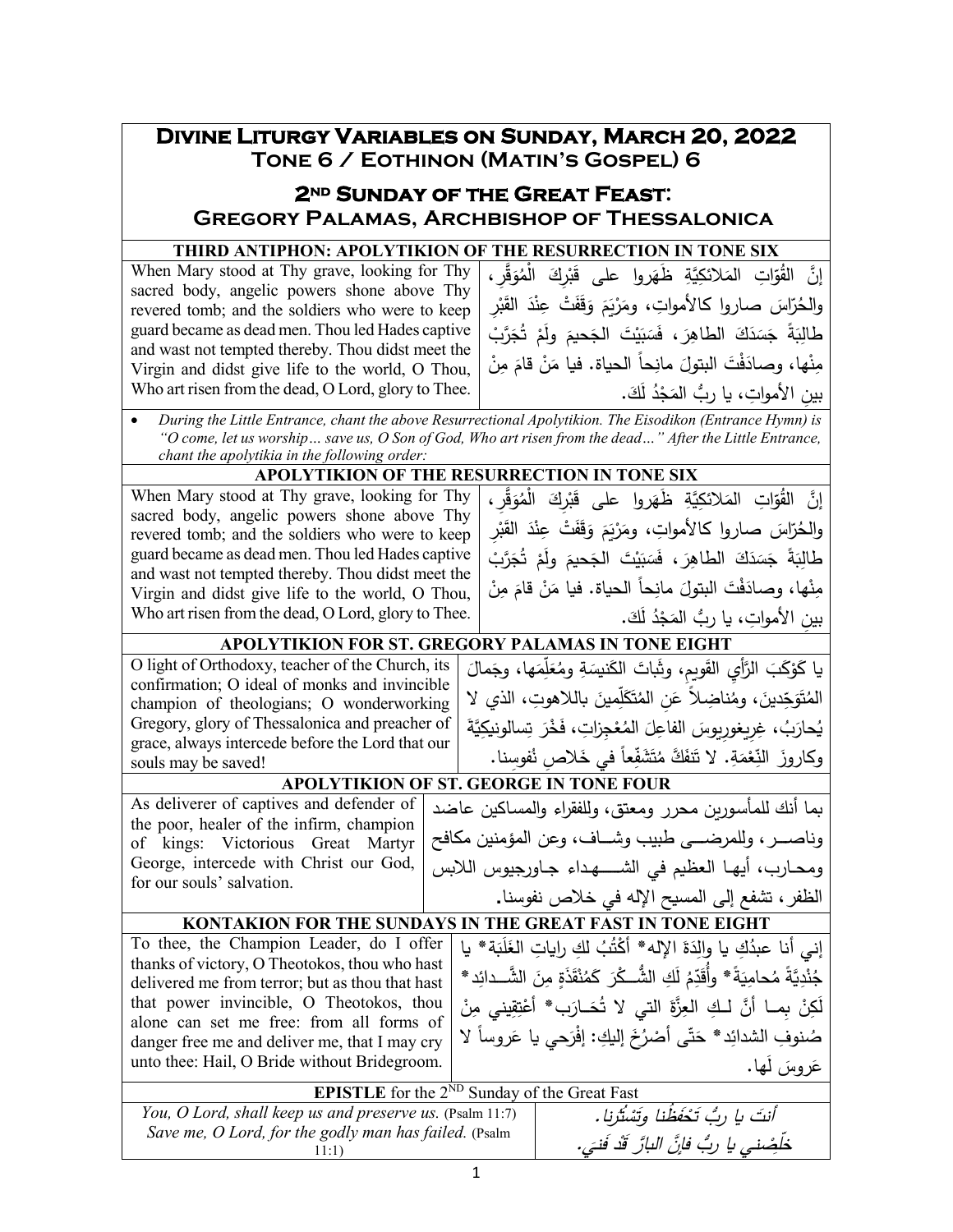| The Reading is from St. Paul's Letter to the Hebrews                                                                      |  | فَصْلٌ مِنْ رسالَةِ القِدِّيسِ بولَسَ الرَّسولِ                                                                                       |  |  |
|---------------------------------------------------------------------------------------------------------------------------|--|---------------------------------------------------------------------------------------------------------------------------------------|--|--|
| $(1:10-2:3)$<br>In the beginning, you O Lord, didst found the earth, and                                                  |  | إلى العِبرانِييّنَ (19:1-3:2)                                                                                                         |  |  |
| the heavens are the work of thy hands; they will perish, but                                                              |  |                                                                                                                                       |  |  |
| thou remainest; they will all grow old like a garment, like                                                               |  | أنتَ يا ربُّ في البَدْءِ أُسَّـــسْـــتَ الأَرْضَ،                                                                                    |  |  |
| a mantle thou wilt roll them up, and they will be changed.                                                                |  | والسَّماواتُ هي صُنْعُ يَدَيْكَ. هِيَ تَزولُ وأَنتَ                                                                                   |  |  |
| But thou art the same, and thy years will never end." But                                                                 |  | تَبْقى وكُلُّها تَبلى كالثُّوْبِ. وَتَطويها كَالرِّدَاءِ                                                                              |  |  |
| to what angel has he ever said, "Sit at my right hand, till I<br>make thy enemies a stool for thy feet?" Are they not all |  | فَتَتَغَيَّرُ ، وَأَنتَ أَنتَ وسنوكَ لَنْ تَفْنى." وَلِمَنْ                                                                           |  |  |
| ministering spirits sent forth to serve, for the sake of those                                                            |  |                                                                                                                                       |  |  |
| who are to obtain salvation? Therefore we must pay closer                                                                 |  | مِنَ المَلائِكَــةِ قــالَ قَطِّ "إِجْلِسْ عَنْ يَميني                                                                                |  |  |
| attention to what we have heard, lest we drift away from                                                                  |  | حَتَّى أَجْعَلَ أَعْداءَكَ مَوْطِئاً لِقَدَمَيْكَ"؟ أَليسُــوا                                                                        |  |  |
| it. For if the message declared by angels was valid and                                                                   |  | جَميعُهم أرواحاً خادِمَةً تُرْسَــــلُ لِلْخِدمَةِ مِنْ                                                                               |  |  |
| every transgression or disobedience received a just<br>retribution, how shall we escape if we neglect such a great        |  | أَجْلِ الذينَ سَـــيَرِثُونَ الخَلاصَ؟ فَلِذَلِكَ يَجْبُ                                                                              |  |  |
| salvation? It was declared at first by the Lord, and it was                                                               |  |                                                                                                                                       |  |  |
| attested to us by those who heard him.                                                                                    |  | عَلينا أَنْ نُصْـغِيَ إِلَى ما سَـمِعناهُ إِصْــغاءً                                                                                  |  |  |
| Priest: Peace be to you reader.                                                                                           |  | أَشَدَّ لِثَلاَّ يَسْرَبَ مِنْ أَذْهانِنا. فإِنَّها إِنْ كانَتِ                                                                       |  |  |
| Reader: And to your spirit.                                                                                               |  | الكَلِمةُ التي نُطِقَ بِها على أَلسنَةِ مَلائِكَةٍ قَدْ                                                                               |  |  |
| (Refrain) Alleluia, Alleluia, Alleluia.                                                                                   |  | ثَبَتَتْ، وكُلُّ تَعَدِّ وَمَعْصِــــيَةٍ نالَ جَزاءً عَدْلاً.                                                                        |  |  |
| verse: I will sing of Your mercies; O Lord, forever. (Psalm<br>88:1)                                                      |  |                                                                                                                                       |  |  |
| (Refrain) Alleluia, Alleluia, Alleluia.                                                                                   |  | فكيْفَ نُفْلِتُ نحنُ إِنْ أَهْمَلْنا خَلاصــاً عَظيماً                                                                                |  |  |
| verse: For You have said: "Mercy shall be built up                                                                        |  | كَهَذا؟ قَدِ ابْتَدَأَ النُّطْقُ بِهِ على لِســانِ الرَّبِّ،                                                                          |  |  |
| forever." (Psalm 88:2)                                                                                                    |  | ثُمَّ ثَبَّتَهُ لَنا الذينَ سَمِعوهُ.                                                                                                 |  |  |
| (Refrain) Alleluia, Alleluia, Alleluia.                                                                                   |  |                                                                                                                                       |  |  |
|                                                                                                                           |  |                                                                                                                                       |  |  |
| <b>GOSPEL</b> for the 2 <sup>ND</sup> Sunday of the Great Fast                                                            |  |                                                                                                                                       |  |  |
| The reading is from the Holy Gospel                                                                                       |  | فَصْلٌ شَريفٌ مِنْ بِشارَةِ القِدّيسِ مَرْقَسَ الإِنْجِيلِيِّ                                                                         |  |  |
| according to St. Mark (2:1-12)<br>At that time, when Jesus returned to Capernaum                                          |  | البَشير والتِّلْميذِ الطَّاهِرِ (1:2-12)                                                                                              |  |  |
| after some days, it was reported that He was at                                                                           |  |                                                                                                                                       |  |  |
| home. And many were gathered together, so that                                                                            |  | في ذلِكَ الزَّمانِ، دَخَلَ يسوعُ كَفْرَناحومَ وَسُمِعَ أَنَّهُ في                                                                     |  |  |
| there was no longer room for them, not even about                                                                         |  | بَيْتٍ. فَلِلْوقْتِ اجْتَمَعَ كثيرونَ، حتَّى أَنَّهُ لَمْ يَعُدْ مَوْضِعٌ                                                             |  |  |
| the door; and He was preaching the Word to them.                                                                          |  | ولا ما حوْلَ البابِ يَسَعُ، وكانَ يُخاطِبُهُمْ بالكلِمَةِ. فأَتوا                                                                     |  |  |
| And they came, bringing to Jesus a paralytic<br>carried by four men. And when they could not get                          |  |                                                                                                                                       |  |  |
| near Jesus because of the crowd, they removed the                                                                         |  | إليهِ بِمُخَلَّعٍ يَحْمِلُهُ أَرْبَعَةٌ. وإِذ لَمْ يَقْدِرُوا أَنْ يَقْتَرِبُوا إِلَيْهِ                                              |  |  |
| roof above Him; and when they had made an                                                                                 |  | لِسَبَبِ الْجِمْعِ، كَشَفُوا السَّقْفَ حيثُ كان. وبعدَ ما                                                                             |  |  |
| opening, they let down the pallet on which the                                                                            |  | نَقَبُوهُ، دَلُّوا السَّرِيرَ الذي كانَ الْمُخَّلَعُ مُضطَجِعاً عَلَيْهِ.                                                             |  |  |
| paralytic lay. And when Jesus saw their faith, He                                                                         |  | فَلَمَّا رأى يَسوعُ إيمانَهُمْ، قالَ لِلْمُخَلَّعِ: "يا بُنَيَّ، مَغْفورَةٌ                                                           |  |  |
| said to the paralytic, "Son, your sins are                                                                                |  | لَكَ خَطَاياكَ." وكانَ قَوْمٌ مِنَ الكَتَبَةِ جالِسينَ هناكَ                                                                          |  |  |
| <i>forgiven.</i> " Now, some of the scribes were sitting<br>there, reasoning in their hearts, "Why does this              |  |                                                                                                                                       |  |  |
| man speak thus? It is blasphemy! Who can                                                                                  |  | يُفَكِّرِ ونَ في قُلوبِهِمْ "ما بالُ هذا يَتَكَلَّمُ هَكَذا بالتَجْديفِ؟                                                              |  |  |
| forgive sins but God alone?" And immediately                                                                              |  | مَنْ يَقْدِرُ ۚ أَنْ يَغْفِرَ الخَطَايا إِلاَّ اللَّهُ وِحْدَهُ؟" فَلِلْوَقْتِ عَلِمَ                                                 |  |  |
| Jesus, perceiving in His spirit that they thus                                                                            |  | يسوعُ برُوحِهِ أَنَّهُمْ يُفَكِّرُونَ هكَذا في أَنْفُسِهِمْ، فَقالَ لَهُمْ:                                                           |  |  |
| reasoned within themselves, said to them, "Why<br>do you reason thus in your hearts? Which is                             |  | "لِمَاذا ثُفَكِّرونَ بِهذا في قُلوبِكُمْ؟ ما الأَيْسَرُ أَنْ يُقالَ                                                                   |  |  |
| easier, to say to the paralytic, 'Your sins are                                                                           |  |                                                                                                                                       |  |  |
| forgiven,' or to say, 'Rise, take up your pallet and                                                                      |  | "مَغْفُورةٌ لَكَ خَطَاياكَ" أَمْ أَنْ يُقَالَ "قُمْ واحْمِلْ سَرِيرَكَ                                                                |  |  |
| walk'? But that you may know that the Son of Man<br>has authority on earth to forgive sins" – He said                     |  | وامْش"؟ ولكِنْ لِكَيْ تَعْلَمُوا أَنَّ ابْنَ النَشَرِ لَهُ سُلْطانٌ<br>على الأَرْضِ أَنْ يَغْفِرَ الخَطايا (قالَ لِلْمُخَلَّعِ) "لَكَ |  |  |